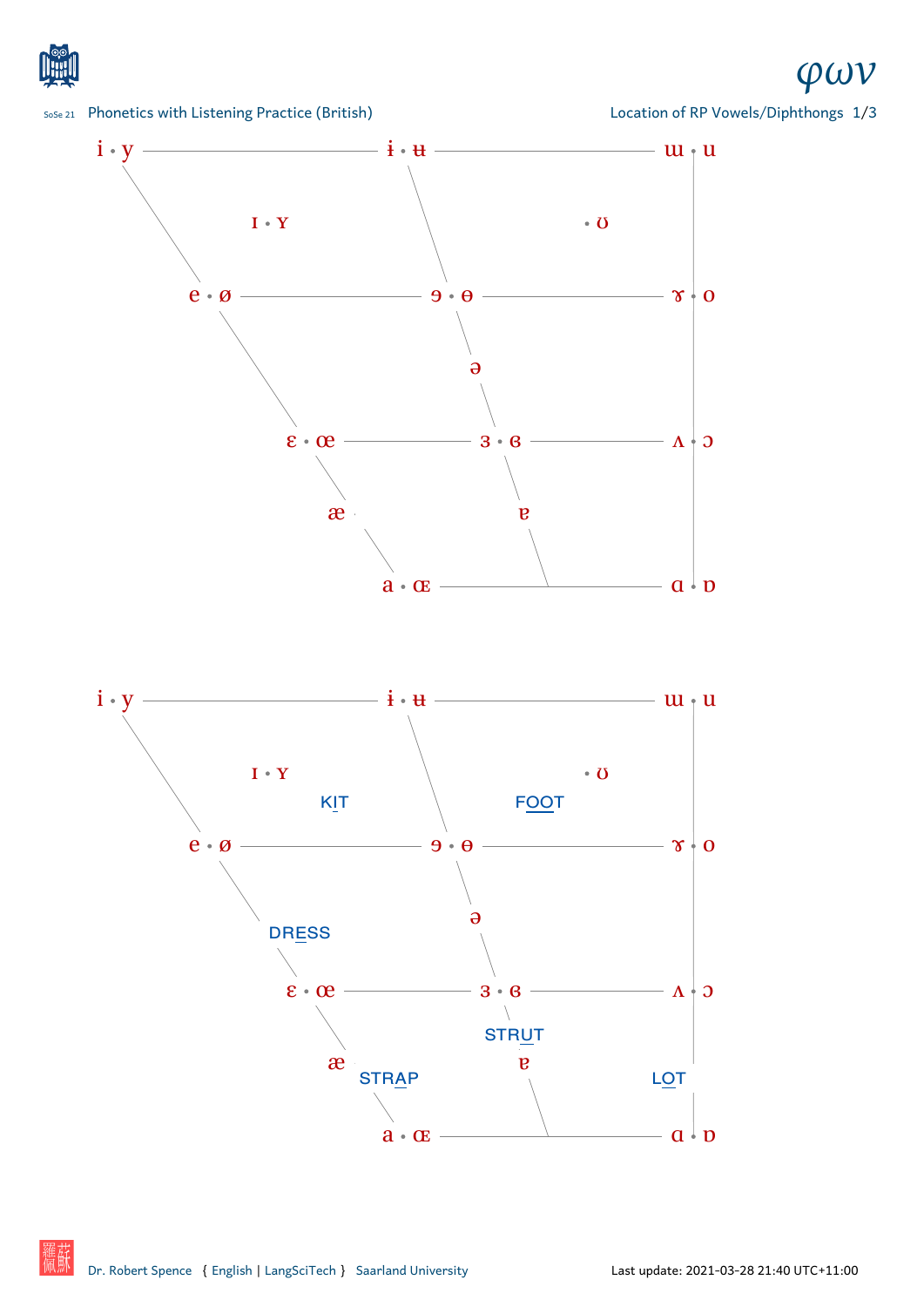

## SoSe 21 Phonetics with Listening Practice (British)

*φων*